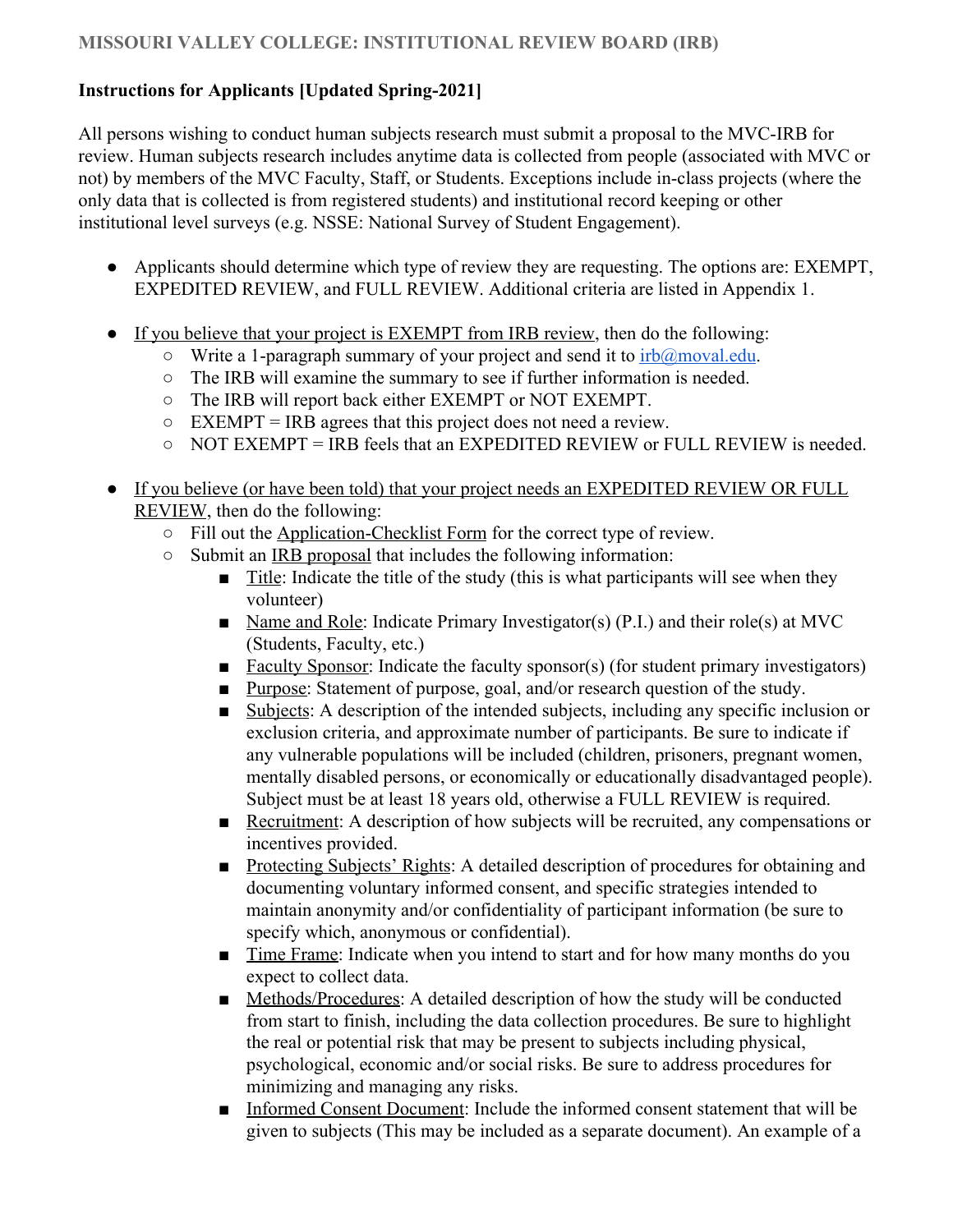generic informed consent document is included in Appendix 2 below. Appropriate methods for obtaining consent include one of the following:

- A signed document from the subject that is kept separate from the data (prefered method).
- Procedures where a consent statement is read out-loud to participants.
- Provide a box to check YES or NO that they have read the informed consent statement and agree to continue. For an online survey this must be a required item.
- Other Documents: If you are doing a survey, include a copy of the entire survey as participants will see it. Additionally, include any other documents that are relevant for your study.
- FOR FULL REVIEW ONLY: Include a description of specific procedures for obtaining and documenting informed consent from any identified vulnerable population, specific provisions to maintain the confidentiality of participant information, and specify how the rights, dignity, and interests of any vulnerable subjects have been fully and adequately considered. Address specifically if subjects are capable (legally or otherwise) of giving voluntary informed consent for the study (e.g. child subjects).

#### **.** WHEN YOU ARE READY TO SUBMIT:

- The Principal Investigator and the Faculty Sponsor shall digitally sign the Checklist Form.
- Note: when using a fillable PDF form, make sure to do the following
	- Download the form first
	- Fill it out
	- Digitally Sign it
	- Save it
	- Upload it to the Google Folder
- Create a Google Folder with the Primary Investigator's last name in the title of the folder that contains the following items.
	- Checklist Form
	- IRB Proposal document
	- Informed consent statement
	- Other documents as needed (e.g. list of survey questions)
- $\circ$  The folder is then shared with [irb@moval.edu](mailto:irb@moval.edu) making sure that all items have "can edit" privileges.
- The Chair of the IRB Committee will respond to acknowledge the receipt of the proposal. IRB members will review the proposal. The Chair of the IRB will then reply with one of 3 responses:
	- Approved: you are free to begin collecting data.
	- Approved pending Revisions: some minor adjustments are needed, then sent back to the IRB for approval.
	- Not Approved: you may re-apply, but significant changes may be necessary to gain approval.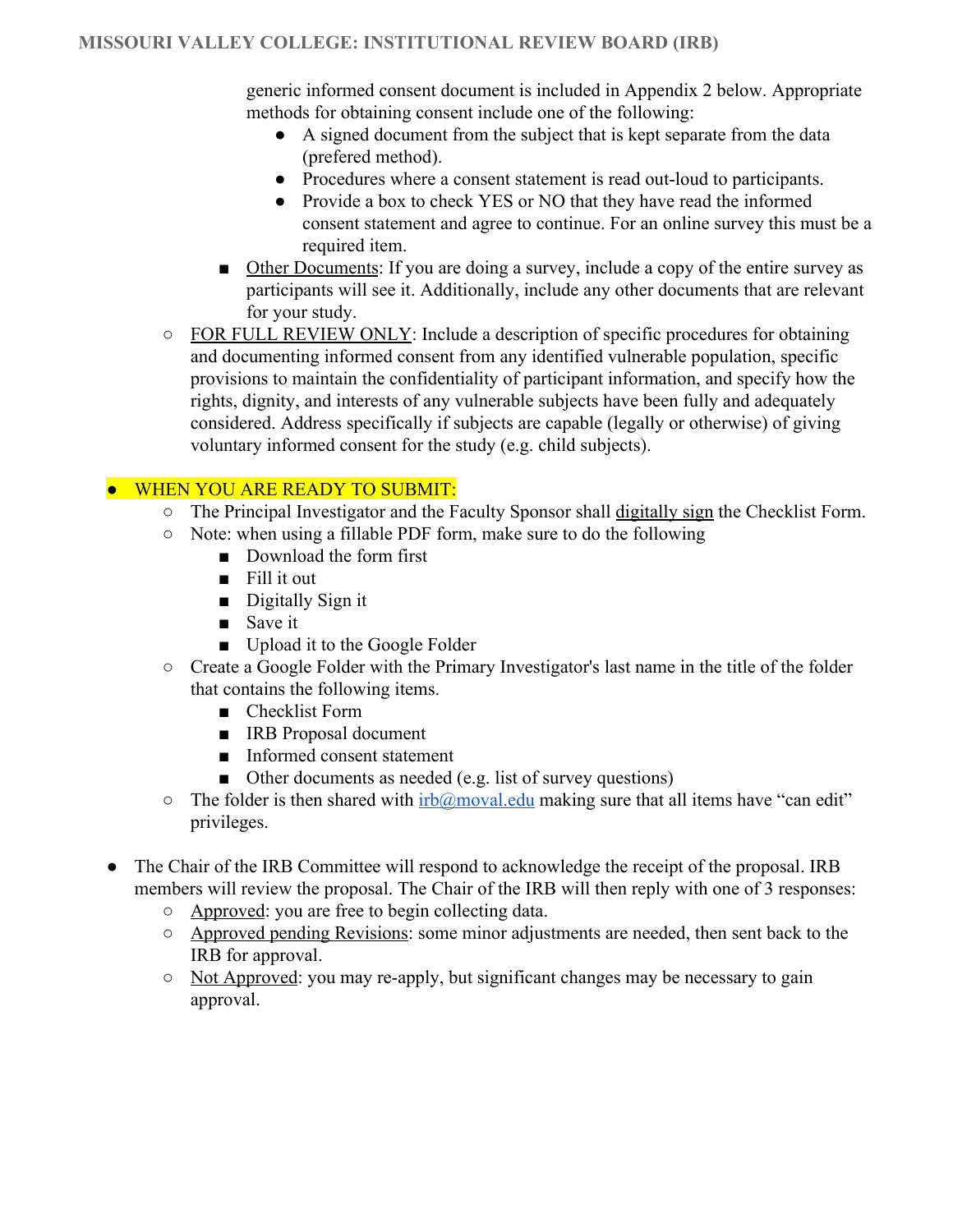## **APPENDIX 1:**

## **EXEMPT CRITERIA**

A study qualifies for an EXEMPT review if items 1 and 2 are true.

- 1. Subjects DO NOT include protected groups such as children, prisoners, pregnant women, mentally disabled, or economically or educationally disadvantaged persons.
- 2. Any ONE or more of the following are true.
	- a. Research conducted in established or commonly accepted educational settings, involving normal educational practices.
	- b. Research involving the collection or study of existing data, documents, records, pathological specimens, or diagnostic specimens, only if these sources are publicly available and personal identifying information is not included.
	- c. Polls for consumer acceptance studies, or taste and food quality evaluation.

## **EXPEDITED REVIEW [Minimal Risk]**

A study qualifies for an EXPEDITED review if items 1 and 2 are true.

- 1. The study does not qualify for an EXEMPT review.
- 2. Any ONE or more of the following are true.
	- a. Research involving the use of educational tests (cognitive, diagnostic, aptitude, achievement), survey procedures, interview procedures or observation of public behavior.
	- b. Research on individual or group characteristics or behavior (including, but not limited to, research on perception, cognition, motivation, identity, language, communication, cultural beliefs or practices, and social behavior) or research employing survey, interview, oral history, focus group, program evaluation, human factors evaluation, or quality assurance methodologies.
	- c. Collection of data from voice, video, digital, or image recordings made for research purposes.
	- d. Research involving materials (data, documents, records, or specimens) that have been collected, or will be collected solely for non-research purposes (such as medical treatment or diagnosis).
	- e. Collection of data through noninvasive procedures (not involving general anesthesia or sedation) routinely employed in clinical practice, excluding procedures involving x-rays or microwaves.
	- f. Clinical studies of medical devices when the medical device is cleared/approved for marketing and the medical device is being used in accordance with its cleared/approved labeling.
	- g. Collection of blood samples by finger stick, heel stick, ear stick, or venipuncture (limits exist).
	- h. Prospective collection of biological specimens for research purposes by noninvasive means (i.e., hair and nail clippings, excreta and external secretions (including sweat), mucosal and skin cells collected by buccal scraping or swab, or skin swab).

# **FULL REVIEW [Greater than Minimal Risk]**

A study REQUIRES a FULL REVIEW if any of the items 1 through 4 are true.

- 1. The study does not qualify for an EXEMPT or EXPEDITED review.
- 2. The study presents subjects with greater than minimal risk.
- 3. Subjects DO include protected groups such as children, prisoners, pregnant women, mentally disabled, or economically or educationally disadvantaged persons.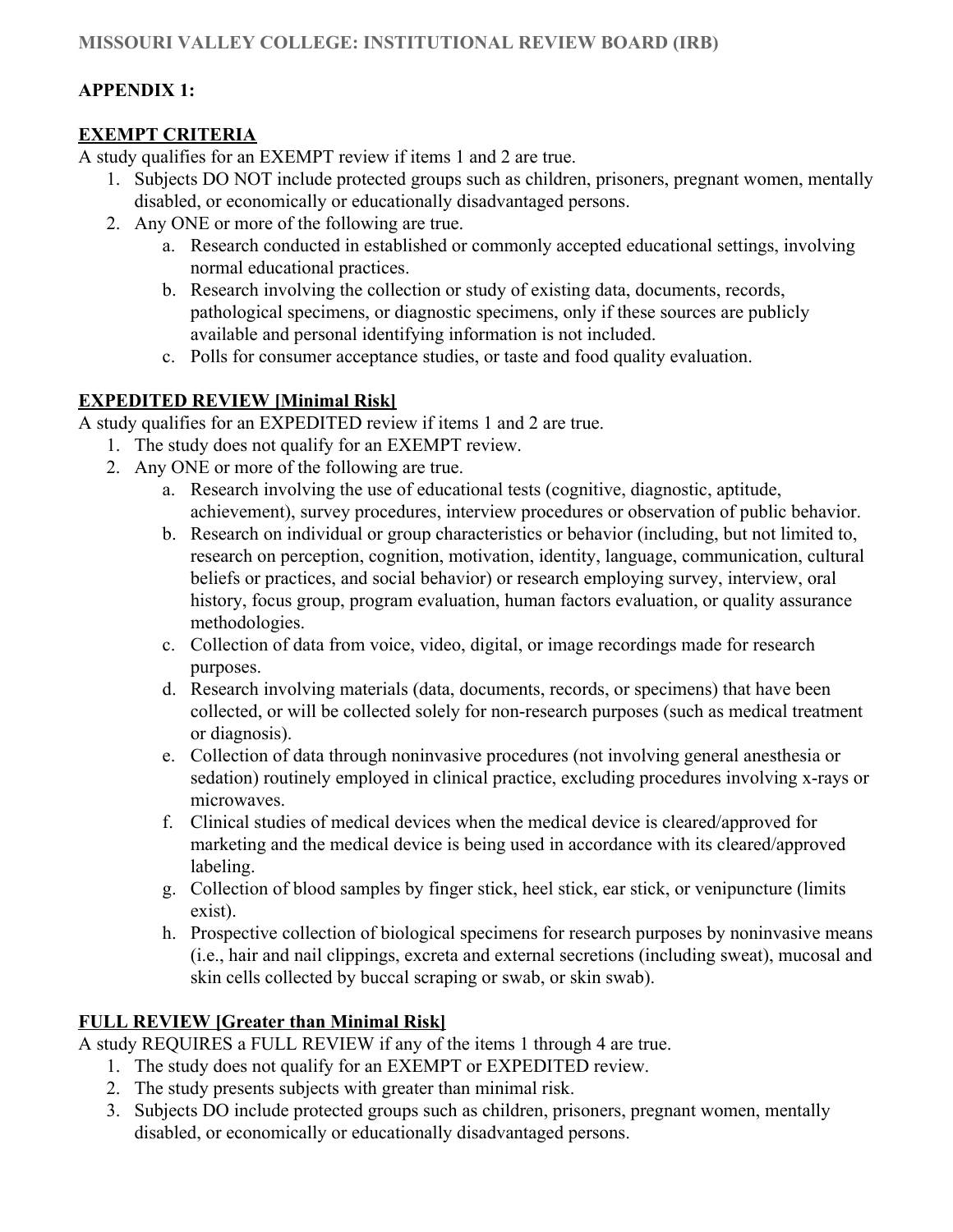- 4. Any ONE of the following are true.
	- a. Projects for which the level of risk is determined by the IRB Chair to be greater than minimal.
	- b. Projects that involve the intentional deception of subjects, such that misleading or untruthful information will be provided to participants.
	- c. Projects that involve sensitive or protected populations (see item #3).
	- d. Projects that plan to use procedures that are personally intrusive, stressful, or potentially traumatic (stress can be physical, psychological, social, financial, or legal).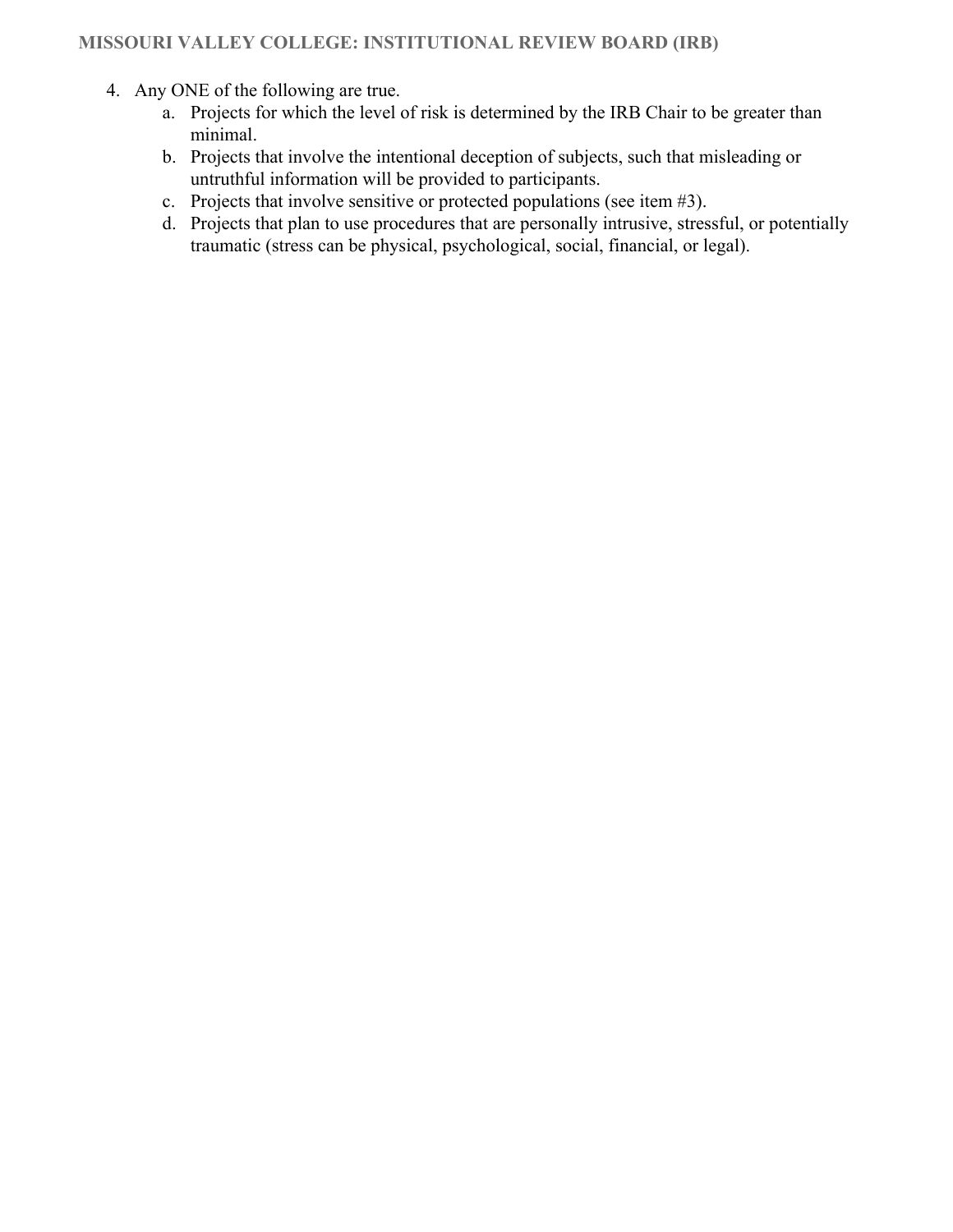### **APPENDIX 2A: Example of a Generic Informed Consent Document [in-person study]**

#### **Informed Consent**

[If you use this template, but sure that you modify all portions of it so that it makes sense flows well for the purposes of your study.]

Title: (*insert title of study here*)

- You have been asked to participate in this study as part of a research project. This study examines (insert topic here or other explanation of purpose).
- To be eligible for the study, you must be a volunteer and must be at least 18 years old ( $\frac{1}{11}$  you are including minors in your study, you must go through the more complicated and involved FULL REVIEW process).
- During this study, the researcher will ask you to (insert a brief description of methods that a reasonable person would want to know about your project).
- Possible benefits from participating in this study are (*insert possible DIRECT benefits, such as* getting credit in a class, etc.). [and/or] There are no specific benefits to you as an individual for participating in this study. Possible benefits to society are (describe how the study expands our understanding of the topic, etc.).
- Possible risks from participating in this study are (insert possible risks). [or you say...] The risks to participants are not beyond those of normal daily activity.
- Your decision to participate in this study will have no effect on your relationship with the researcher, or Missouri Valley College. You may withdraw at any time without penalty.
- You will not be identified in the reporting of results. Your individual identity will remain confidential or anonymous (It can't be both, be sure to specify which one, anonymous or confidential).
- Your participation in the study indicates your understanding of the study and agreement to participate to the best of your ability. Please ask the researcher any questions you may have. If you choose to participate, follow the instructions below. If you choose not to participate, you may leave now without continuing.
- If you have any concerns or complaints about this study or the researchers conducting it, you should address it with the Principal Investigator, or the Faculty Sponsor, or by contacting the IRB directly at [irb@moval.edu](mailto:irb@moval.edu).
- Principal Investigator: (Name, email, contact number, role at MVC)
- Faculty Sponsor: (Name, email, contact number, role at MVC)

(Signature of Subject) (Printed Name of Subject) (Date)

 $\_$  , and the set of the set of the set of the set of the set of the set of the set of the set of the set of the set of the set of the set of the set of the set of the set of the set of the set of the set of the set of th

NOTE: If you do not collect signatures, then you need to establish a procedure to verify that subjects have been informed of their rights (such as reading a consent statement out-loud to the participants).